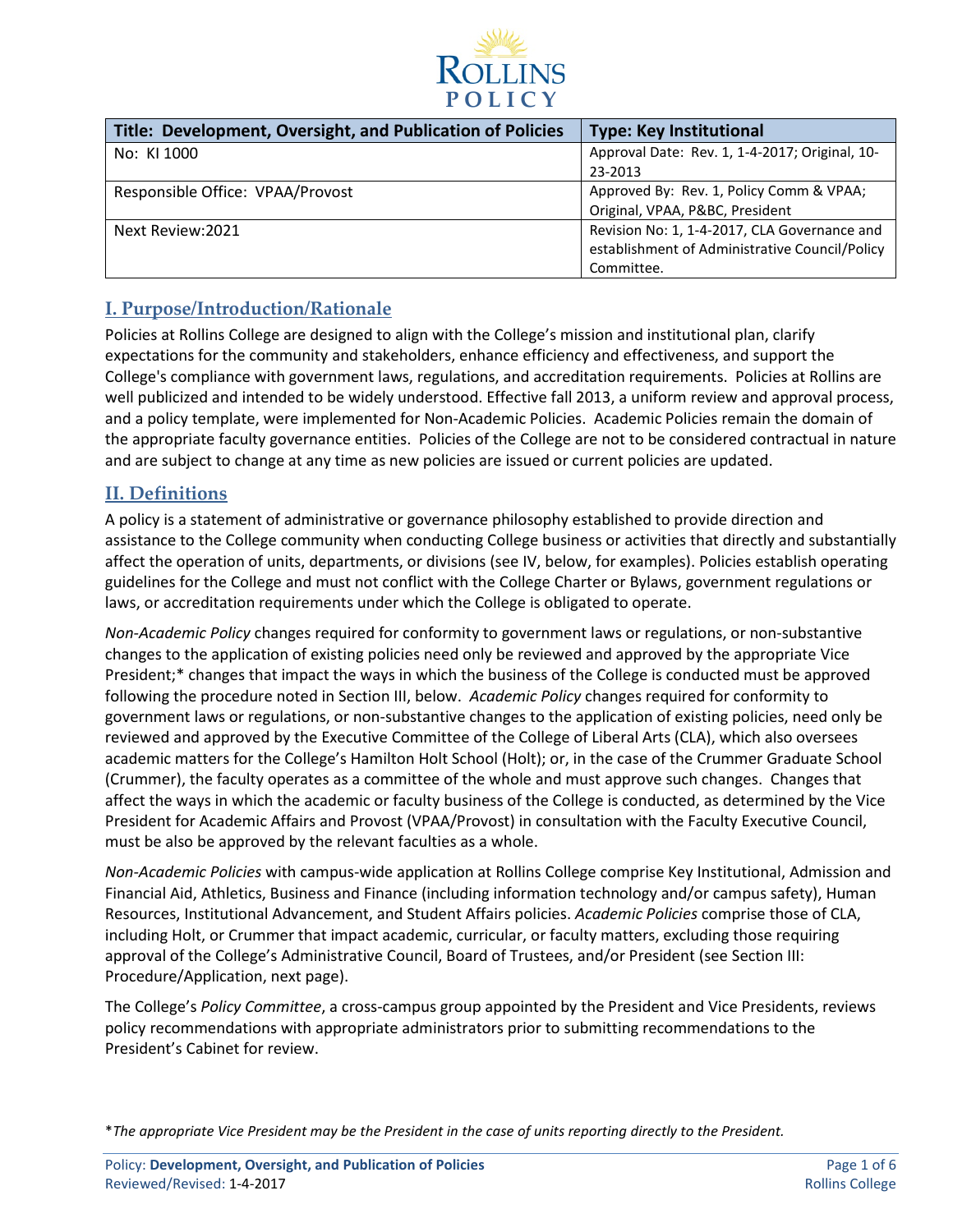# **III.Procedure/Application**

Development and oversight of *Non-Academic Policies* are governed by this policy on *Development, Oversight, and Publication of Policies*. Development and oversight of *Academic Policies* are governed by respective Faculty Bylaws, developed and approved by faculty, and implemented by the administration in consultation with the faculty, as delegated by the College's Board of Trustees (*Trustee Bylaws*, Article IV).

### **A. Policy Criteria**

Every Rollins College policy must meet the following criteria:

- aligns with College Charter, Bylaws, mission, and current institutional plan;
- serves as or codifies a governing principle or philosophy that mandates or constrains actions;
- ensures compliance with government regulations or external accreditation standards;
- reduces institutional risk; and
- is approved as described in Item D (below).

#### **B. Drafting Policies**

College policies are required to contain the following information:

- policy title clearly defining the subject;
- effective date of implementation;
- policies superseded (if applicable);
- office/Vice President/governance body responsible for policy and its review/revision;
- policy statement;
- procedures, if any, that are needed, to implement or apply the policy;
- information on related policies and/or applicable College publications;
- appendices providing supplemental information, templates, or further guidance; and
- approval verification from the appropriate Vice President and President for Non-Academic Policies or minutes of appropriate faculty governance bodies noting approval for Academic Policies.

#### **C. Numbering of Policies**

Effective with the 2013-2014 academic year, an institutional policy numbering system corresponding generally to areas of responsibility for each College Vice President was established. As existing policies are reviewed and new policies established, corresponding numbers will be assigned following this system. Policy areas for Rollins College include the following.

- 1000 Key Institutional (KI)
- 2000 Academic (AC)
- 3000 Admissions (AD)
- 4000 Financial Aid (FA)
- 5000 Athletics (AL)
- 6000 Business and Finance (BU)
- 7000 Human Resources (HR)
- 8000 Institutional Advancement (IA)
- 9000 Student Affairs (SA)

#### **D. Approval of Policies and/or Revisions to Policies**

1. *Non-Academic Policies*.

Any policy that requires a notification to or request for approval of a substantive change from regional or external accrediting agencies must also comply with the College's Substantive Change Policy, available at [https://rpublic.rollins.edu/sites/IR/SitePages/Policies.aspx.](https://rpublic.rollins.edu/sites/IR/SitePages/Policies.aspx) Policy changes required for conformity to government laws or regulations, or non-substantive changes to the application of existing policies need only be reviewed and approved by the appropriate Vice President.\*

Review and approval of new, or revisions to existing, *Non-Academic Policies* follows the process outlined in steps a.-e. that follow.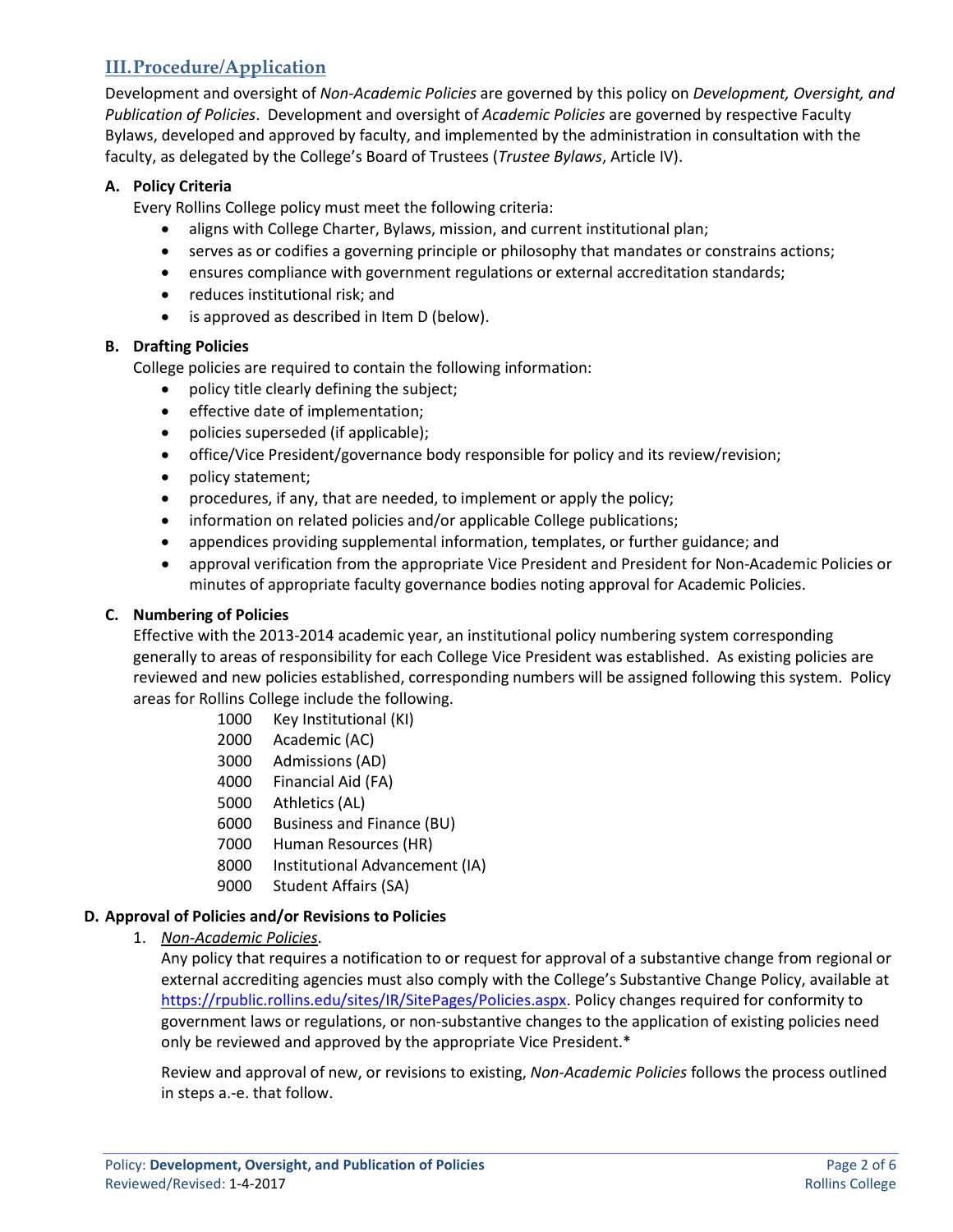- a. The division, department, or unit manager consults with his/her Vice President,\* for approval to submit a policy.
- b. The division, department, or unit manager then prepares a policy draft using the Proposed Policy Template (attached) and submits it electronically to his/her Vice President,\* who submits it to the College Policy Committee for comment.
- c. The College Policy Committee reviews the policy and passes any recommendations on to the President's Cabinet for final review and approval.
- d. If the President's Cabinet suggests revisions, the responsible Vice President\* considers such, incorporates as appropriate, and forwards the document to the President for final consideration.
- e. Once approved by the President, the policy is forwarded to the sponsoring Vice President\* for implementation, and to the Assistant Provost for Institutional Effectiveness for dissemination, and publication.
- 2. *Academic Policies*.

In certain cases, the College's Policy Committee, Board of Trustees, and/or President must approve new academic policies and/or revisions to existing academic policies including those relating to, faculty employment, compensation, tenure, promotion, and post-tenure review and expectations procedures.

Any policy that requires a notification to or request for approval of a substantive change from regional or external accrediting agencies must also comply with the College's Substantive Change Policy, available at www.rollins.edu/ir/collegepolicies.

Policy changes required for conformity to government laws or regulations, or non-substantive changes to the application of existing policies need only be reviewed and approved by the Executive Committee of CLA or, in the case of Crummer, the faculty operates as a committee of the whole and must approve such changes. Changes that affect the ways in which the academic or faculty business of the College is conducted, must be approved by the relevant faculties.

Review and approval of new, or revision of existing, Academic Policies follows the process outlined in steps a.-e. that follow.

- a. A department, division, governance committee, or individual faculty member meets with the appropriate Dean for preliminary consultation regarding approval to establish a new policy or revise a current policy.
- b. After consultation, the policy is drafted using the Proposed Policy Template (attached).
- c. The proposed policy is submitted to the appropriate committee of the appropriate governing faculty body for approval.
- d. The policy is forwarded to the executive committee of the appropriate governing faculty body or bodies, in the case of a decision affecting faculty or students of the appropriate college or school, for review and approval. If required, as determined by the faculty executive committee(s)/council, the policy is forwarded to all members of the appropriate faculty(ies) for approval.
- e. Approval of either the executive committee/council, or full faculty(ies), shall be noted in the minutes of the approving body(ies). Approved minutes articulating the final policy are forwarded by the appropriate governing body(ies) to the VPAA/Provost, appropriate Dean(s), and/or staff for distribution, publication, and implementation as required. The VPAA/Provost notifies the President's Staff as necessary.

\**The appropriate Vice President may be the President in the case of units reporting directly to the President.*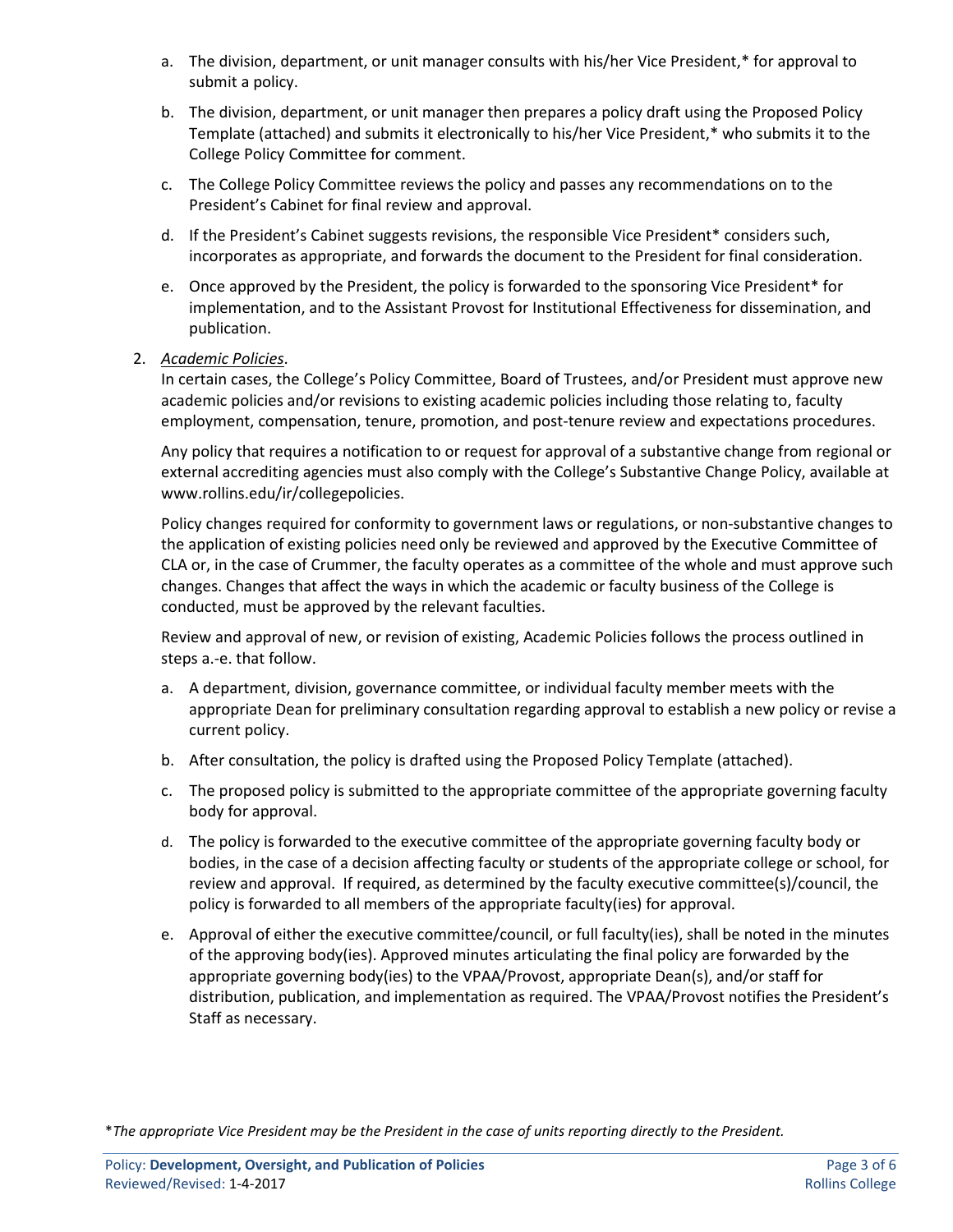### **E. Review of Policies**

As a means of ensuring that College policies are clear, accurate, and meet the purposes for which they were intended, the Vice Presidents and Faculty Governance body(ies) of the colleges and schools will review policies pertinent to their areas of supervision on a regular basis, at least once every five years. If this regular review indicates that new policies or revisions to existing policies are needed, the respective Vice President or Faculty Governance body(ies) will initiate those changes or new policies through the procedures established by this policy or through the appropriate faculty governance entity.

#### **F. Policy Archives**

The Vice Presidents and Faculty Governance body(ies) of the College will maintain archival records of policies pertinent to their areas of supervision, including documents pertaining to approval, prior versions, and all revisions.

## **IV. Related Policies or Applicable Publications**

Policies of the College are not to be considered contractual in nature, are published as listed below, and are subject to change at any time as new policies are issued or current policies are updated. Policies of the College are published electronically on the Rollins College Policy Website, but may also appear on other College websites and in various print publications.

#### *Non-Academic Policies*

Key Institutional Policies are published electronically on the Rollins College Policy Website. <https://rpublic.rollins.edu/sites/IR/SitePages/Policies.aspx>

Admission and Financial Aid Policies are available electronically on the following websites.

Admission, A&S/CPS - <http://www.rollins.edu/admission/admissioninfo/index.html> Holt - <http://www.rollins.edu/holt/application/>

Crummer - <http://www.rollins.edu/mba/admissions/index.html>

Financial Aid - <http://www.rollins.edu/admission/financial-aid/index.html>

Athletic Policies are published electronically on the department's NCAA Compliance website. [http://www.rollinssports.com/ViewArticle.dbml?DB\\_OEM\\_ID=19500&ATCLID=1549375](http://www.rollinssports.com/ViewArticle.dbml?DB_OEM_ID=19500&ATCLID=1549375)

Business and Finance Policies may be found in electronic format on appropriate unit websites.

Bursar - <http://www.rollins.edu/bursar/> Business Services - <http://www.rollins.edu/bizserv/> Campus Safety and Security - <http://www.rollins.edu/safety/index.html> Facilities Management - <http://www.rollins.edu/facilities/> Finance - <http://r-net.rollins.edu/finance/> Information Technology - <http://r-net.rollins.edu/it/policies/index.html> Property Management - <http://www.rollins.edu/propertymanagement/> Scheduling and Events Services - <http://www.rollins.edu/ses/>

Human Resources/Risk Management Policies are published electronically on the Human Resources website. <http://www.rollins.edu/hr/policies/docs/index.html>

Institutional Advancement Policies are published electronically on the following websites. <http://www.rollins.edu/giving/ways-to-give/> Office of Marketing and Communications<http://www.rollins.edu/marketing-communications/>

Student Affairs Policies are published electronically in the Code of Community Standards (CLA student handbook), Holt School student handbooks, Crummer School student handbooks, and/or the Faculty Handbook on the following websites. Other Student Affairs policies are on the College's Policy Website, see link below. Rollins College Code of Community Standards <http://www.rollins.edu/csr/policies/code.html> Rollins Evening Student Handbooks

Undergraduate - <http://r-net.rollins.edu/holt/forms/studenthandbook.pdf>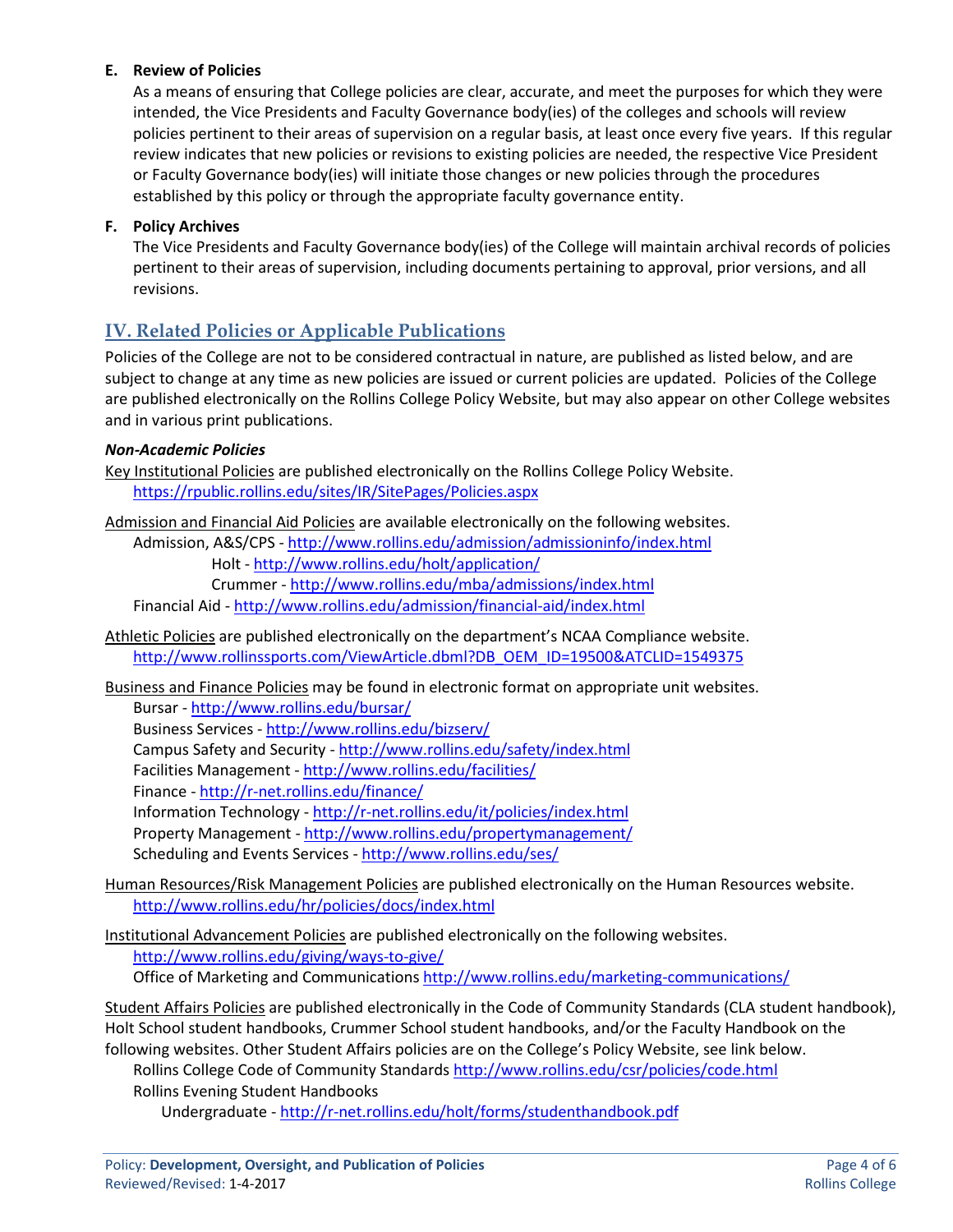MAC Program - [http://r-net.rollins.edu/holt/forms/MAC\\_Student\\_Handbook.pdf](http://r-net.rollins.edu/holt/forms/MAC_Student_Handbook.pdf) Crummer Student Handbooks [http://r-net.rollins.edu/mba/student-services-advising/student-handbook.pdf.pdf\](http://r-net.rollins.edu/mba/student-services-advising/student-handbook.pdf.pdf/) <http://r-net.rollins.edu/mba/EDBA%20Student%20Handbook%202013-2014.pdf>

Rollins College Policy Website - https://rpublic.rollins.edu/sites/IR/SitePages/Policies.aspx

#### *Academic Policies*

Policies impacting curricular and faculty matters are published electronically in the College Catalogue (CLA), Holt School Undergraduate or Graduate Catalogs, and/or the Faculty Handbook.

College Catalogs

College of Liberal Arts - [www.rollins.edu/catalogue/](http://www.rollins.edu/catalogue/) Holt Undergraduate - r-net.rollins.edu/holt/catalogs/UndergraduateCatalog.pdf Holt Graduate - r-net.rollins.edu/holt/catalogs/GraduateCatalog.pdf Crummer School - <http://r-net.rollins.edu/mba/student-services-academic-advising.html> Faculty Policies

All College Faculty Bylaws - <http://www.rollins.edu/provost/faculty-governance/index.html> College of Liberal Arts Bylaws - <http://www.rollins.edu/provost/faculty-governance/index.html> Crummer Graduate School Bylaws - <http://www.rollins.edu/provost/faculty-governance/index.html> Faculty Handbook - <http://www.rollins.edu/provost/faculty-governance/index.html>

## **V. Rationale for Revision**

Revision 1, 1-4-2017, to update for College of Liberal Arts (CLA) governance changes, replacement of the College's, former Planning and Budget Committee with the College's Administrative Council, and establishment of the College's Policy Committee.

## **VI. Appendices**

Proposed Policy Template.